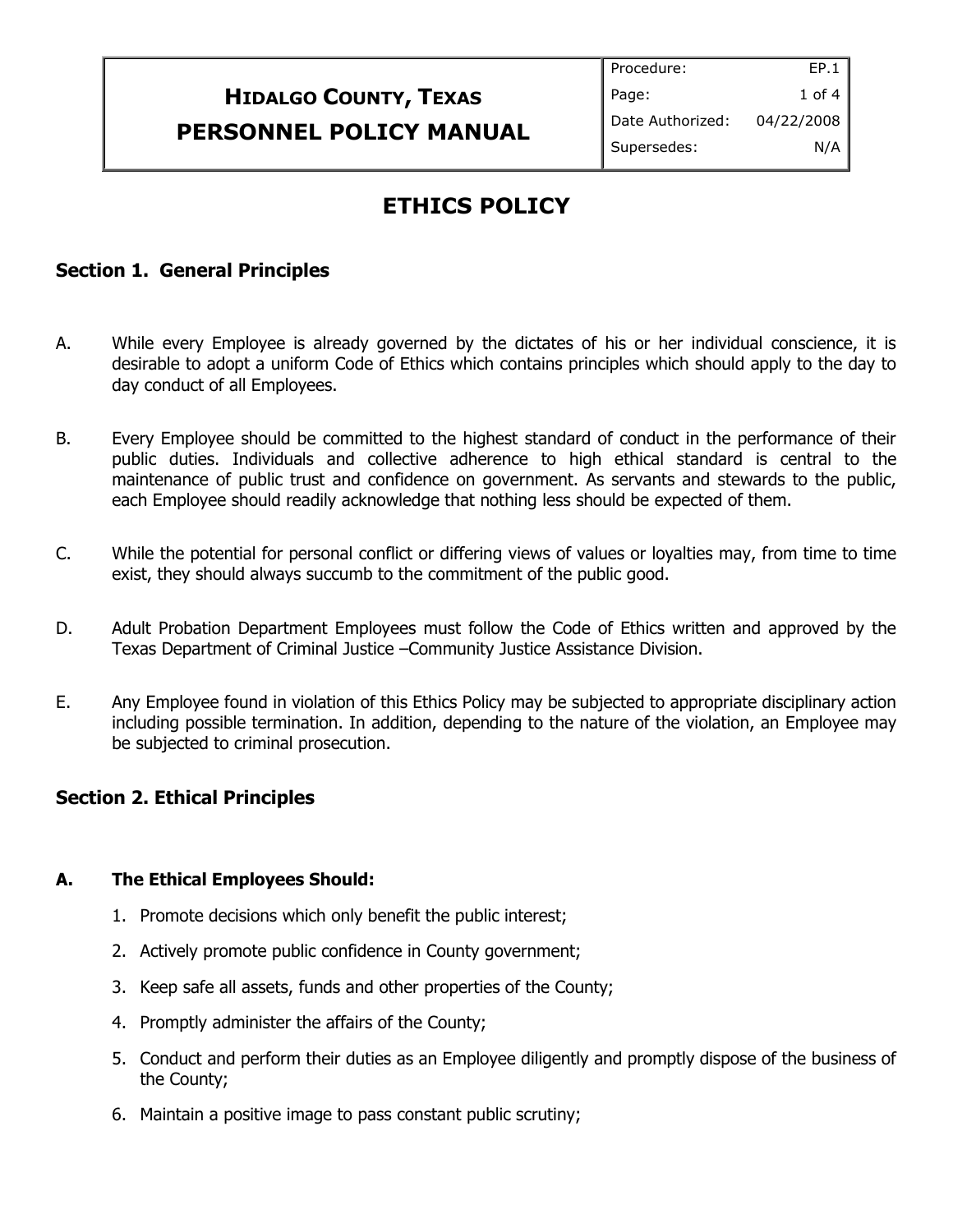# **HIDALGO COUNTY, TEXAS PERSONNEL POLICY MANUAL**

- 7. Evaluate all decisions so that the best service or product is obtained at minimal, cost-effective rates without sacrificing quality and fiscal responsibility;
- 8. Inject the prestige of the office or job into everyday dealings with the public Employees and associates;
- 9. Maintain a respectful attitude toward other Employees, other public officials, colleagues and associates;
- 10. Effectively and efficiently work with government agencies, political subdivisions and other organizations in order to further the interest of the County; and
- 11. Faithfully comply with all laws and regulations applicable to the County and impartially apply them to everyone.

## **B. The Ethical County Official, Department Head and Employee Should Not:**

- 1. Engage in outside interests that are not compatible with the impartial and objective performance of their duties as an Employee;
- 2. Improperly influence or attempt to influence other Employees to act in his or her own benefit; nor
- 3. Accept anything of value from any source which is offered to influence his or her action as a public official or as a Employee.

## **C. Civil and Criminal Statutes Relating to Public Servants**

Scattered throughout the various codes and statutes of the State of Texas are various civil and criminal codes and statutes relating to and affecting the conduct of all public officials and public employees. The following is a partial listing where these codes and statutes may be located:

OPEN MEETING ACT

TEX GOV'T CODE § 55.002 et seq.

OPEN RECORDS ACT

TEX GOV'T CODE § 552.001 et seq.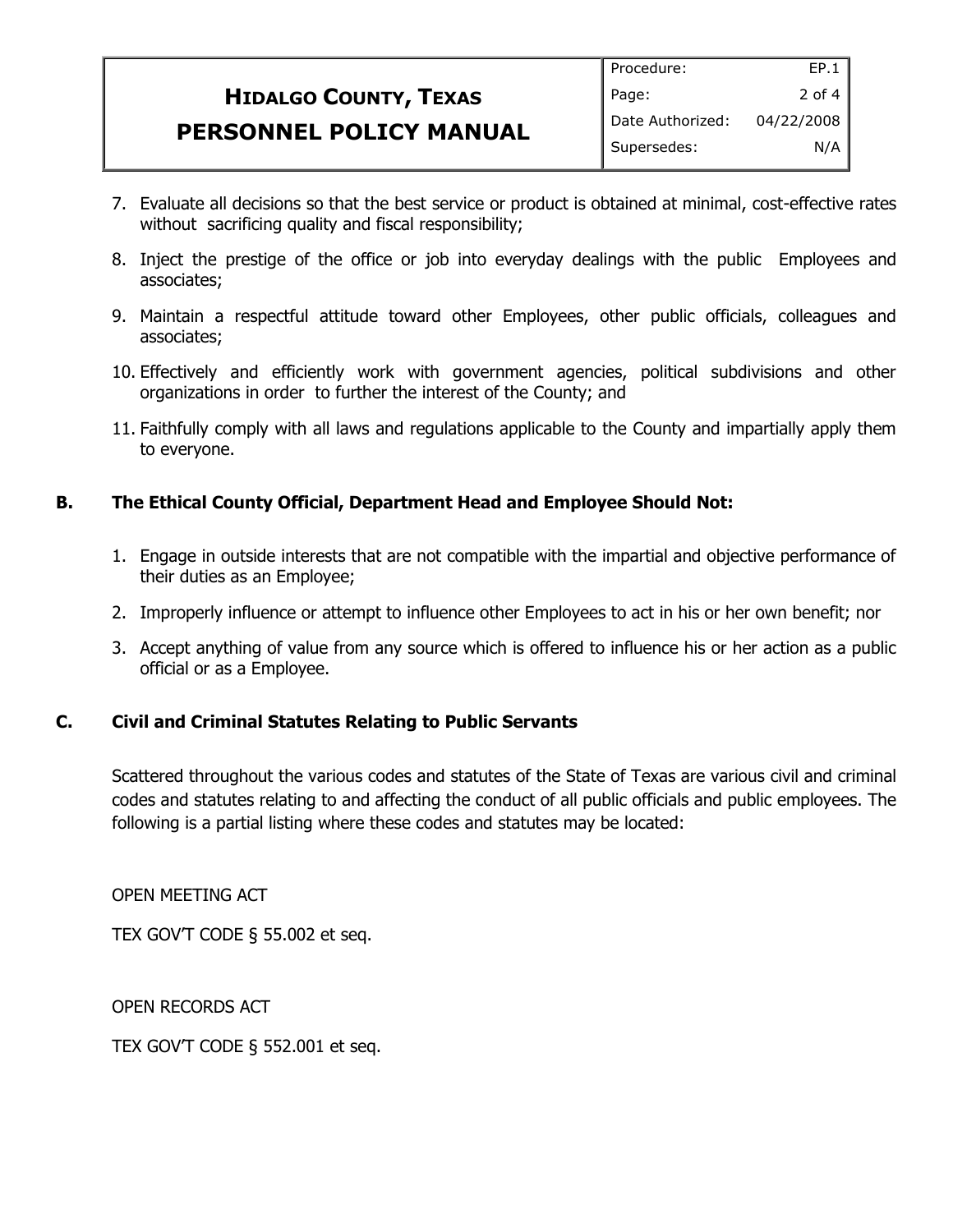# **HIDALGO COUNTY, TEXAS PERSONNEL POLICY MANUAL**

DISCLOSURE BY PUBLIC SERVANT OF INTEREST IN PROPERTY TO BE ACQUIRED WITH PUBLIC FUNDS

TEX GOV'T CODE § 553.002

RETALIATION PROHIBITED FOR REPORTING VIOLATION OF LAW

(WHISTLE BLOWERS ACT)

TEX GOV'T CODE §554.002; TEX LABOR CODE § 21.055

NEPOTISM PROHIBITIONS

TEX GOV'T CODE §573.001 et seq.

REGULATIONS OF CONFLICT OF INTEREST

TEX LOCAL GOV'T CODE § 171.001 et seq.

MANDATORY CONFLICT OF INTEREST REPORTING

TEX LOCAL GOV'T CODE CHAPTER 176

**BRIBERY** 

TEX PENAL CODE §36.02

ACCEPTANCE OF HONORARIUM

TEX PENAL CODE §36.07

GIFT TO PUBLIC SERVANT BY PERSONS SUBJECT TO JURISDICTION

TEX PENAL CODE § 36.08